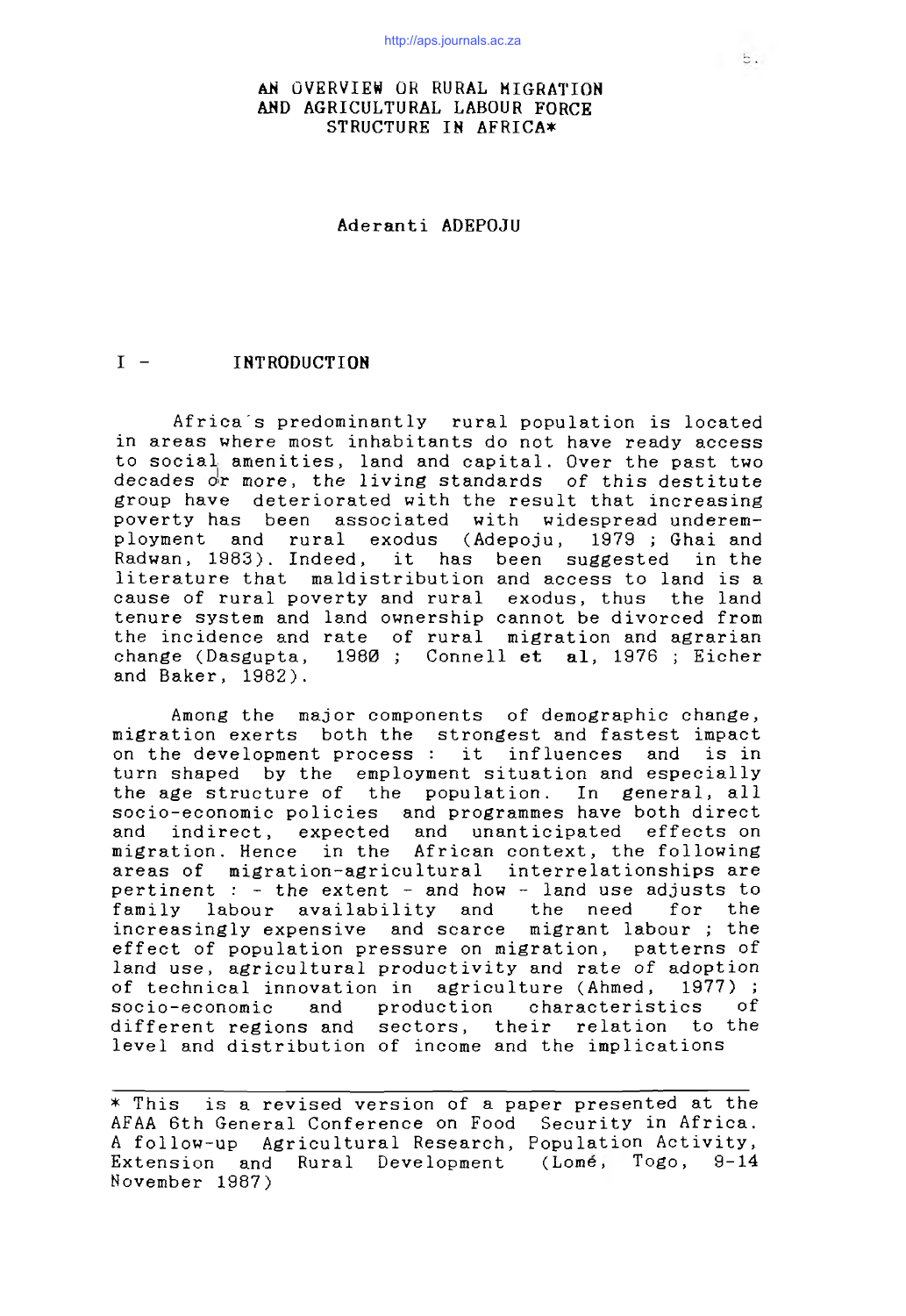for migration and related policy issues ; and very importantly the causes, magnitude, pattern, characteristics and role of migration (inmigration, return migration and out-migration) in the rural areas with respect to agricultural development.

These themes are crucial when we recall that over four-fifths of Africa's population live in rural areas and that the rural sector provides employment for about three-quarters of the working population, mostly on small family farms. The farming, small wage sector and a growing informal sector (small-scale cottage industries, handicrafts and services) make up the main domains of economic activities in the rural areas ; nevertheless, the agricultural sector tends to overshadow the other sectors. Yet, Africa's predominantly agricultural base is structurally weak : low production and productivity and rudimentary agricultural techniques are its main features (Eicher and Baker, 1882).

The climatic and ecological conditions in Africa are varied between and within sub-regions and countries and the distribution of good agricultural land is highly skewed. The last feature - distribution of fertile agricultural land - is indeed a vital factor in the study of rural migration and its relationships with agricultural programmes and policies. In the following sections we present a brief sketch of the traditional migratory movements in Africa, followed by an analysis of the effects of migration on labour force structure. The fourth section deals with the emerging patterns of migration in response to agricultural policies, and the concluding part summarizes the key issues outlined in the paper.

# II - TRADITIONAL MIGRATORY MOVEMENTS

Migration is not a homogeneous phenomenon in Africa. The situation is dynamic and complex, as are the socio-economic conditions in the region which give rise to  $-$  and sustain  $-$  the various forms of migrations. Africa is equally heterogeneous with respect to population size, land area, resource endowment, economic development and ecological features. The countries of Africa also vary importantly in land use pattern and population density, urban-rural composition, level of urbanization and rate of growth of both national and urban population. Within the sub-regions, countries with small and relatively large population size and land area coexist ; some are sparsely settled while others have relatively high population density. The economies of the coastal African countries are relatively less precarious than those in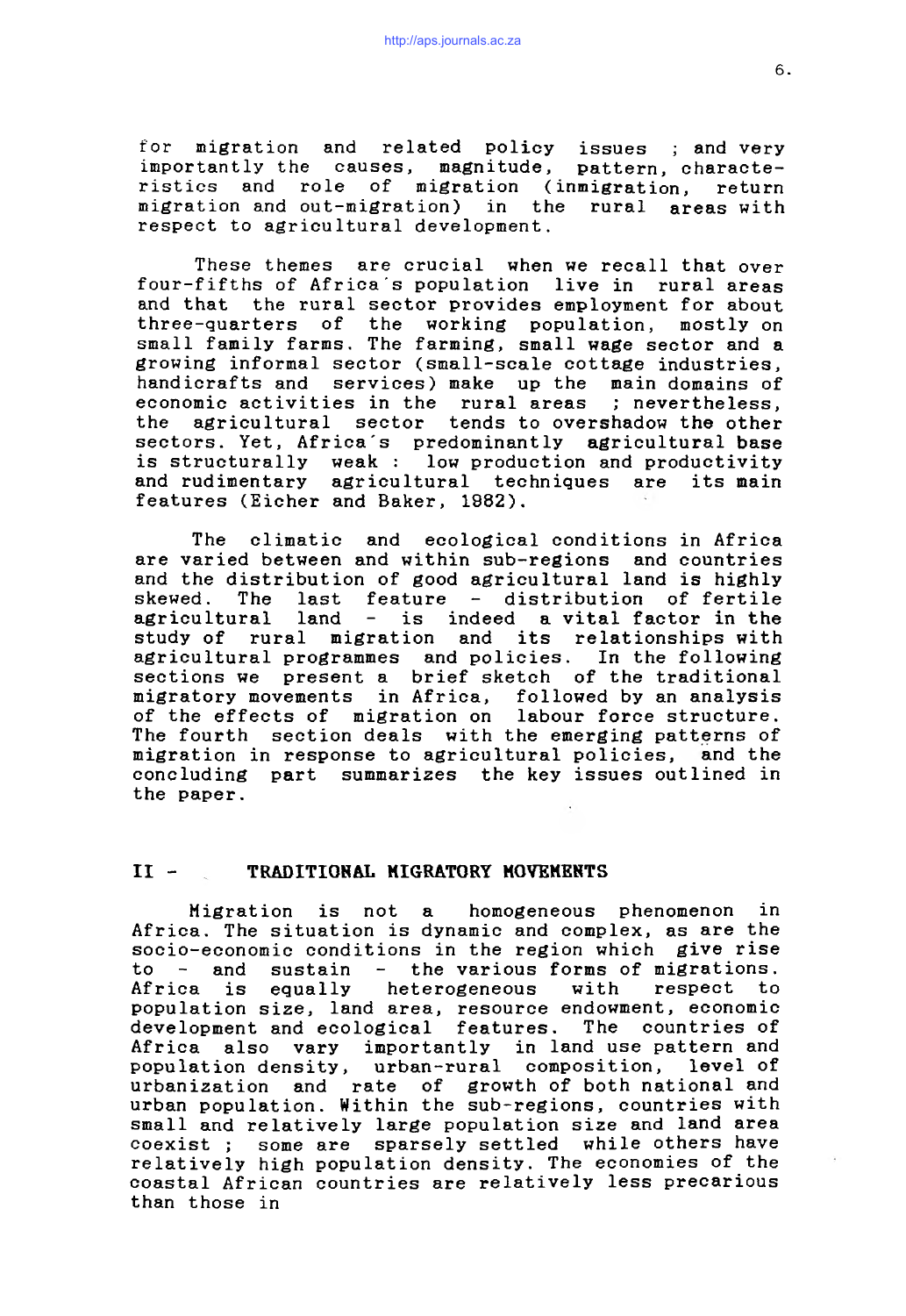the hinterland, including the Sahel region, and landlocked countries. Wide variations also exist in climate, soil quality and terrain. All these factors affect and are influenced by migration (Adepoju, 1977).

Historically, Africans have always migrated within and across so called national frontiers (internal and international migration, respectively) prompted by trade, pastoralism, natural disasters and the like. The various movements served as means to restore ecological balance, achieve better conditions of living and were in most cases undertaken in search of more food, better shelter and greater security (Adepoju, 1977).

Internal migration can be classified by the major streams - rural to rural, rural to urban, urban to rural and urban to urban; by distance covered - short, medium and long distance - or by administrative boundaries (intra and inter provincial, state or district movement). Also, migration can be classified by duration of stay at destination into short-term, medium-term and permanent or long-term residence (sometimes based on intentions regarding duration of stay at the destination). The literature on migration in Africa also distinguishes between target, circular and seasonal labour migration (Adepoju, 1977). The strategy and philosophy of development adopted and pursued by African governments have reinforced the existing inequality in regional resource endowment, the uneven development potentials and employment opportunities within their countries. These have been exacerbated by the growthcentered development strategy which led to the bifurcation of their economies distinctively into the urban and the rural sectors. Consequently, the wide and growing inequality in income distribution between the urban (industrial) and rural (agricultural) areas has contributed significantly to the rapidly accelerated rural to urban migration (The World Bank, 1984 ; Ghai and Radwan, 1983).

For the past decades, the development strategy in Africa has been consistently biased in favour of urban areas, a situation which is both a cause and consequence of migration. Indeed the path of colonial development, reinforced by postindependence development strategies was geared towards the development of the urbanindustrial centres. The concentration of administrative, political and economic functions and invariably of employment and related opportunities in the towns had the effect of attracting migrants, at first, gradually and later at an accelerated pace. In most African countries, the small scale of the economy and population precluded the development of several (viable) dispersed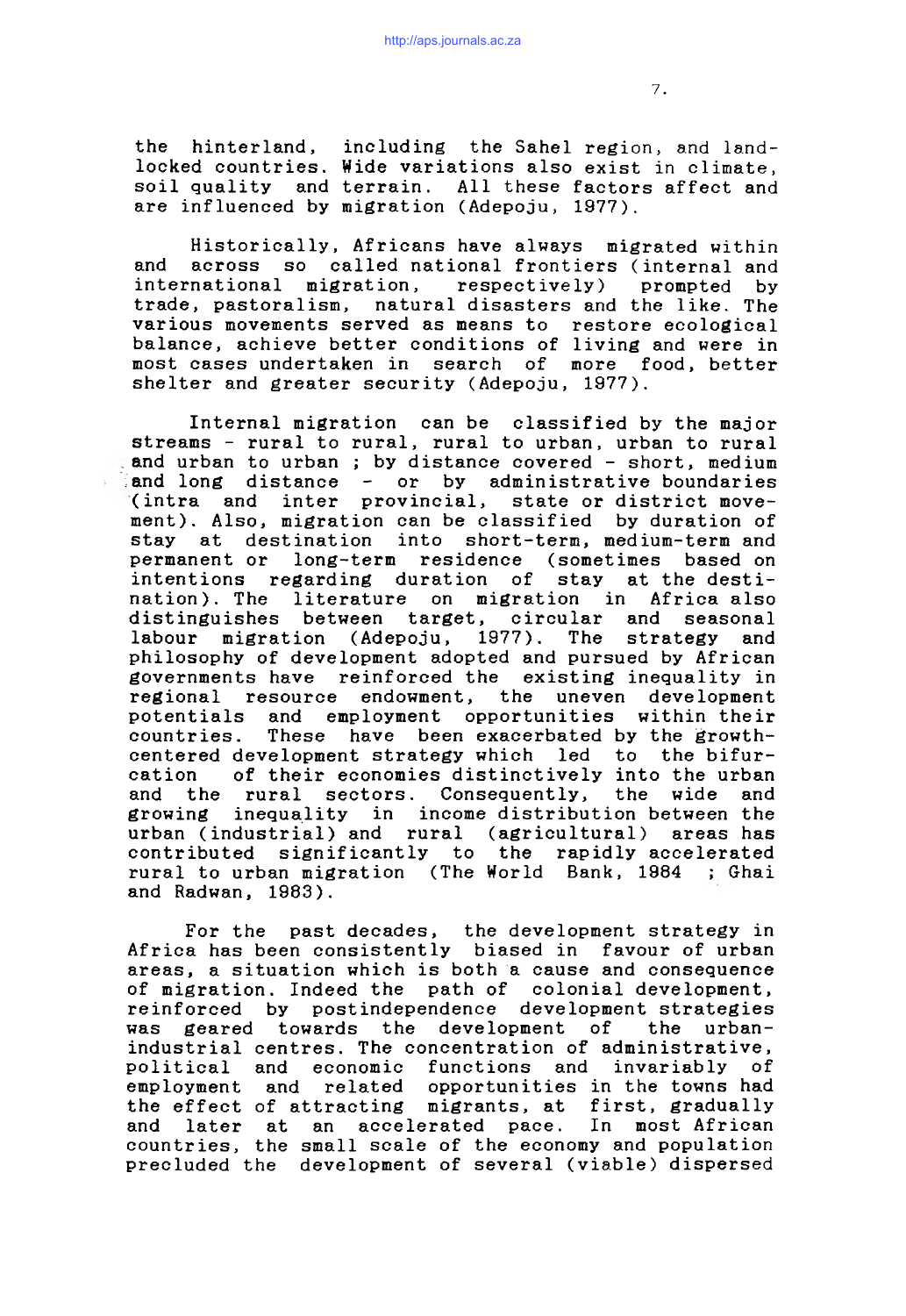urban-industrial centres, thereby diversifying the points of attraction for migrants (Adepoju, 1977; Livingstone, 1981). Hence the momentum for city-ward migration was intensified by the dualist nature of African economies and the planning strategies.

The ecological differences between the coastal rain forest areas and the savannah subsistence cropping zones in the hinterland are also reflected in both the causes and directions of migration. The introduction of cash crops especially coffee and cocoa in the forest coastal zones is a case in point. The rapid expansion of the plantation economy resulted in high labour demand as the case of C te d'Ivoire illustrates. As the plantation economy there thrived, it attracted and continued to receive migrants initially drawn from the savannah areas of the north and outside the country. Over the years, the north of C te d'Ivoire, an ecologically disadvantaged region, remained a labour reserve, along with Burkina Faso, Mali and Niger, while the south thrived and emerged as the main centre of economic activities, and an attractive centre for migrants (Ghai and Radwan, 1983). Another example will suffice. In Kenya, the large farms are located in the Rift Valley of the former White Highlands. In the Central and Western parts, population density is high and sedentary agriculture has been the main occupation. The desert and semi-desert areas of the north is where the nomadic pastoral people live. The direction of rural migration has thereby been predetermined : from the ecologically disadvantaged areas to the locations of fertile land resources.

Until recently, the literature on internal migration in Africa gives the impression that migration is synonymous with rural-urban movements, a misconception that reflects the concerns of policy-makers who daily face and try to solve the problems exacerbated by migrants located in the major-cities : unemployment, congestion and the like. However, studies focussing at the rural end, or utilising survey and census data conclude that rural to rural migration, much of it female, is in fact the dominant form of migration in Africa. This finding is to be expected as the majority of Africans live and work in the rural areas. That apart, agriculture remains the dominant sector, the industrial sector trailing a far distance behind (Adepoju, 1984c ; Livingstone, 1981).

Out-migration of members of households - even those who have land is a feature of the African migratory scene. Such migration is mainly rural-rural and is designed to meet differing peaks of labour demand in various parts of the region. In fact rural-rural migrations include a high component of temporary moves.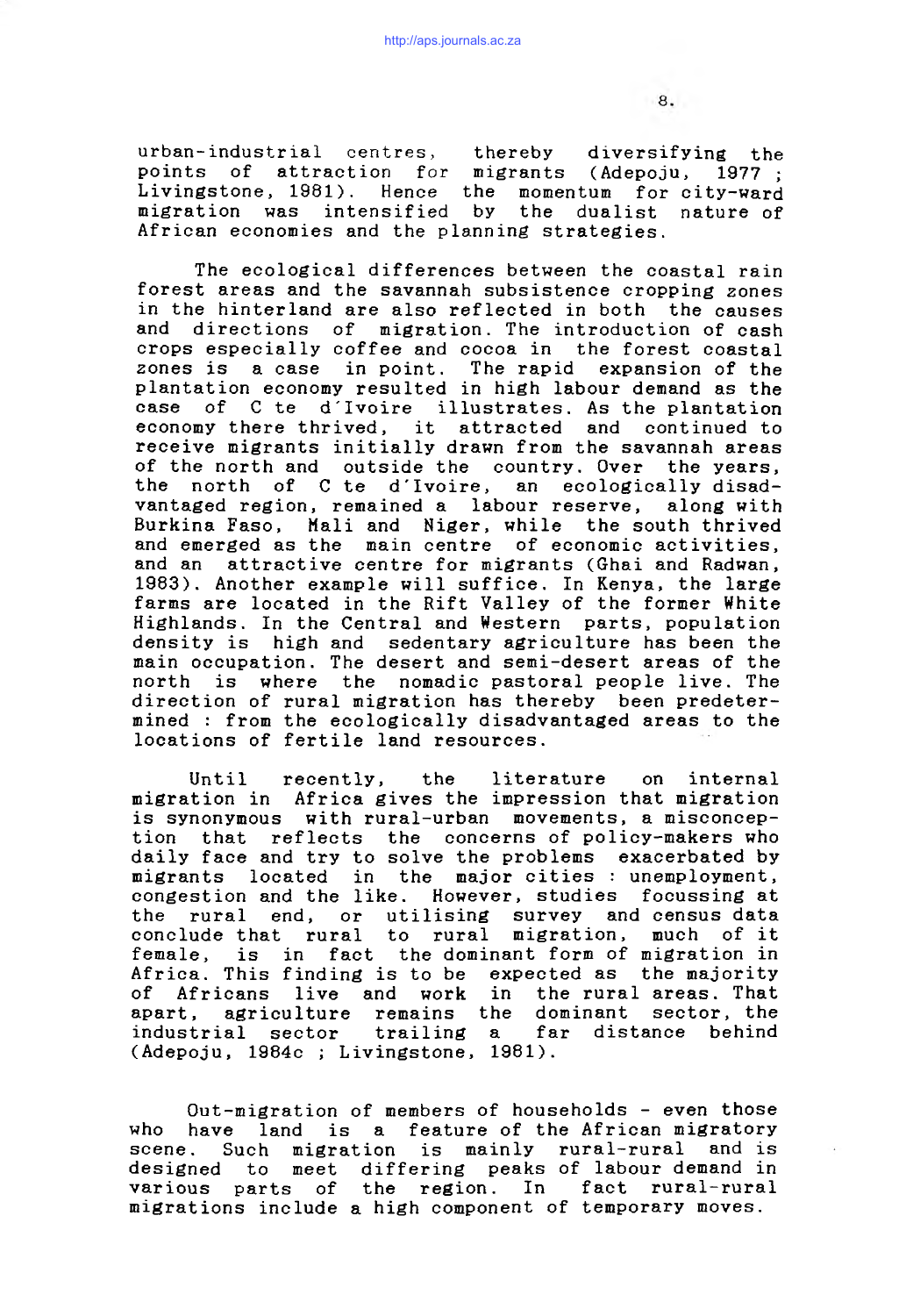This is the case of migrants who seek salaried employment in plantations or cash-crop export areas, often in neighbouring areas. At the micro level of the household, out-migration of the landless farmers, either of seasonal or more permanent nature, is regarded as a survival strategy.

Urban to rural and rural to rural migration take the form of either colonization or return migration. In general, colonization migration, either of the urban to rural or rural to rural type implies movement from a more developed to a less economically endowed area, the main aim being to exploit the hitherto neglected potentials there. According to Mabogunje (1972) socalled colonization migration serves as an important means of intensifying the utilization of resources which otherwise would have remained idle or poorly utilised. Besides, it serves importantly as a means to diffuse skills, activities and ideas to different parts of the region.

The scanty information that is available on return migration shows that return migrants often serve as agents of cultural and economic diffusion. All too often successful return migrants serve as agents of change, opinion leaders and innovators by, for instance, introducting new crops or improved varieties of existing ones, by employing new or improved techniques of production and by encouraging education and organization. Unsuccessful return migrants pose the problem of reintegration back home.

Labour migration is male-dominated ; so is seasonal migration from the savannah regions of Mali, Burkina Faso and Niger to the coastal countries. Labour migrants<br>- seasonal, oscillatory, etc... - are unskilled. - seasonal, oscillatory, etc... uneducated and predominantly adults. In general, internal migrants in Africa include a high proportion of young adults of working age especially the age group 18- 35 years and who sometimes have lower levels of schooling than the population which they generalization is not always correct. Rural-rural migrants are mostly illiterate, married persons in their late thirties or beyond. While labour migration is confined to the transfer of physical strength and is essentially male dominated, there are nevertheless women who migrate for marriage in exogomous societies and the so-called "commercial" migrants who transfer business acumen and which include men and women, as was the case of Nigerian migrants in Ghana before the expulsion order of 1969 (Adepoju, 1984d).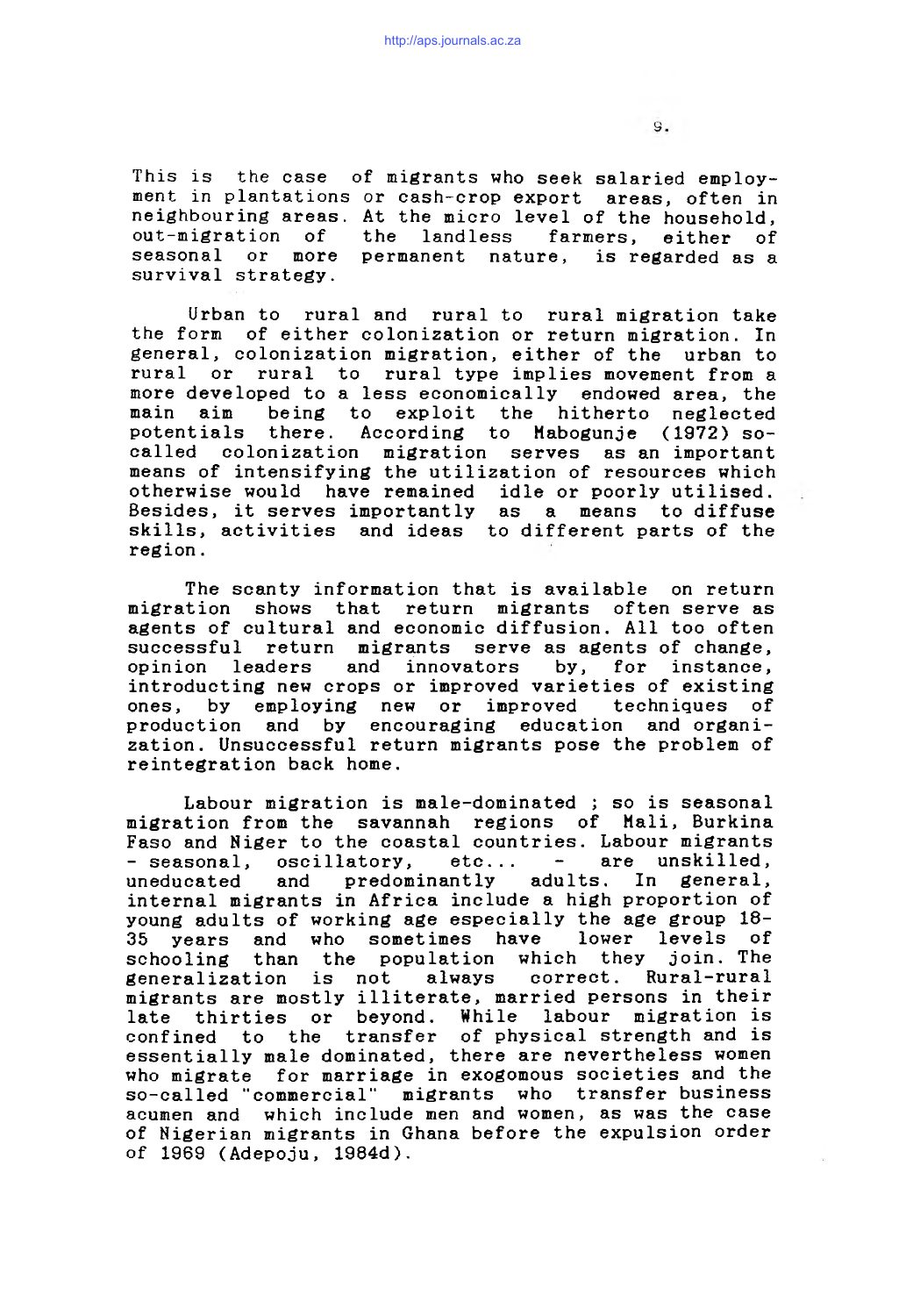Urban to urban migration is in most cases a continuum of the rural to urban movements, sometimes representing a stage of the step migration from secondary towns. Such movements feature in countries with a wide urban base and where employment and related opportunities are dispersed over core areas of development as in Nigeria.

In the African context, except in Southern Africa, the distinction between internal and international migration is blurred by the cultural affinity between societies arbitrarily demarcated into separate nationstates. Thus, rural- rural migration pattern is not confined to domestic (internal) movements; most intercountry migration is also of the rural-rural type, as is especially the case of the frontier workers (Adepoju, 1984d ) .

The traditional migratory flows are from the hinterland countries (Mali, Burkina Faso, Niger) to the coastal countries - Senegal, C te d'Ivoire, Nigeria (recently) and until the seventies, Ghana. C te d'Ivoire and to a lesser extent Senegal are historically the major countries of immigration in West Africa. Nigeria recently joined this category, while C te d'Ivoire has been and remains a major receiving country. In West Africa, the free flow of labour migrants that prevailed<br>historically between Nigeria, Burkina Faso, Togo and historically between Nigeria, Benin to Nigeria and from Mali, Burkina Faso to C te d'Ivoire was reinstated by the ratification of the Protocol on the Free Movement of Persons by ECOWAS countries.

In Southern Africa, the main migratory stream is from the BLS countries (Botswana, Lesotho, and Swaziland) to the Republic of South Africa's mines and plantations. The migration is male-dominated (wives are not allowed to follow or join their husbands) and circulatory, for a period of not more than two years at a time. Internal migration takes a subsidiary position, being directed in Swaziland to the two main towns (Mbabane and Manzini) and the agricultural-cum-industrial centres *;* to Maseru, the capital of Lesotho and to both the mining centre of Selibe-Phikwe and Gaborone in Botswana (Central Office of Statistics, Gaborone, 1984).

In Central Africa, Gabon, Za re, Equatorial Guinea, Sao Tome and Principe are the principal countries of immigration. Gabon and Za re contain rich mineral deposits which attract both skilled and unskilled workers. The cocoa, coffee and sugar plantations in Sao Tome and Principe and Equatorial Guinea attract labourers in their thousands from Angola, Cameroon and Niger. These migrations are usually rural-rural.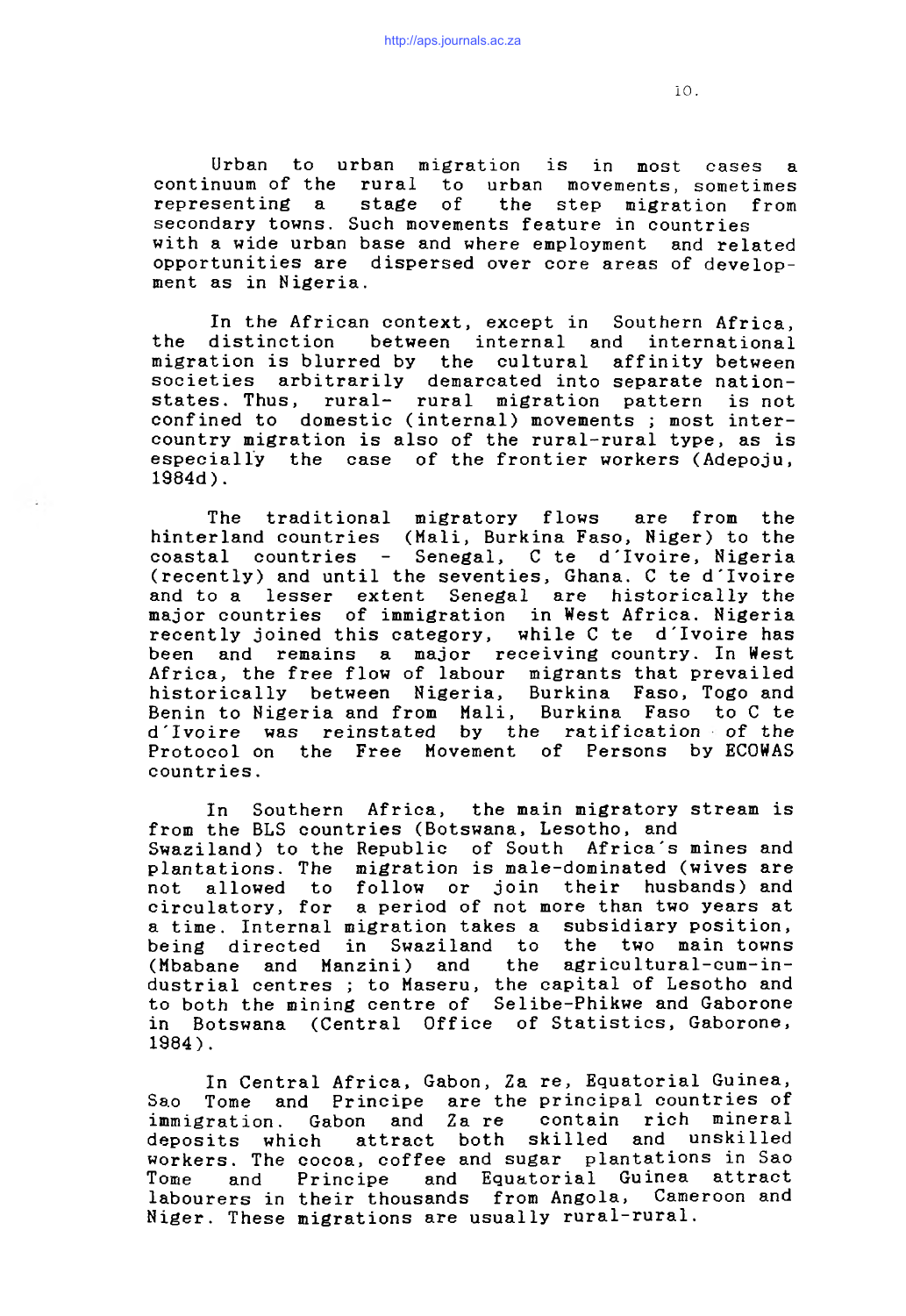In Eastern Africa, the rich plantation agriculture in Uganda, Zambia and Kenya ; copper mines along the Copperbelt line-of-rail in Zambia and the plantations in Zimbabwe have been and continue to attract migrant workers from Malawi, Burundi and Rwanda.

### III. EFFECTS OF MIGRATION ON LABOUR FORCE STRUCTURE

It is perhaps useful to emphasise that given an initial farm population, demographic factors (fertility, mortality and migration) determine the trends in the number and structure of households. The trend in the number and composition of households in combination with initial resource endowment in turn influence changes in the farm size distribution and tenural patterns. Besides, institutional factors, non-farm opportunities and technological progress also influence the agrarian structure (Sinha, 1978).

The effects of migration on labour force should appropriately be viewed from both the origin and destination areas. It is also obvious that the type of migration would influence importantly the kinds of impact these exert on the labour force. The effects of migration on both the origin and destination areas depend to a large *extent on the* characteristics of the migrants. Thus, for instance, the exodus of young educated people normally has adverse effect on age structure, family formation and composition, family labour, farm productivity and population growth in the rural areas. It is for these reasons that the age-sex selective nature of out-migrants reduces the population of working ages relative to the total population in the rural areas. The smaller the locality, the more visible is the effect.

Migrants are not only mainly male-dominated ; they tend to be at the prime of their productive life. That not all : rural-urban migrants include a high proportion of persons with some years of formal schooling and embody a substantial investment by their parents. In African countries, the increasing drain of the family labour pool through the out-migration of young persons has adversely affected labour supply and food production in the rural areas. The adult dominated rural exodus, leaves the young, the old and women on the farm who must take on additional work burden. Consequently, the rural population age structure is old  $-$  a fact which poses considerable problem for the uncertain prospects of replacing the farm population especially when the old farmers eventually phase out. The situation is likely to become more critical in the decades ahead, more so when farm production still relies heavily on physical labour input.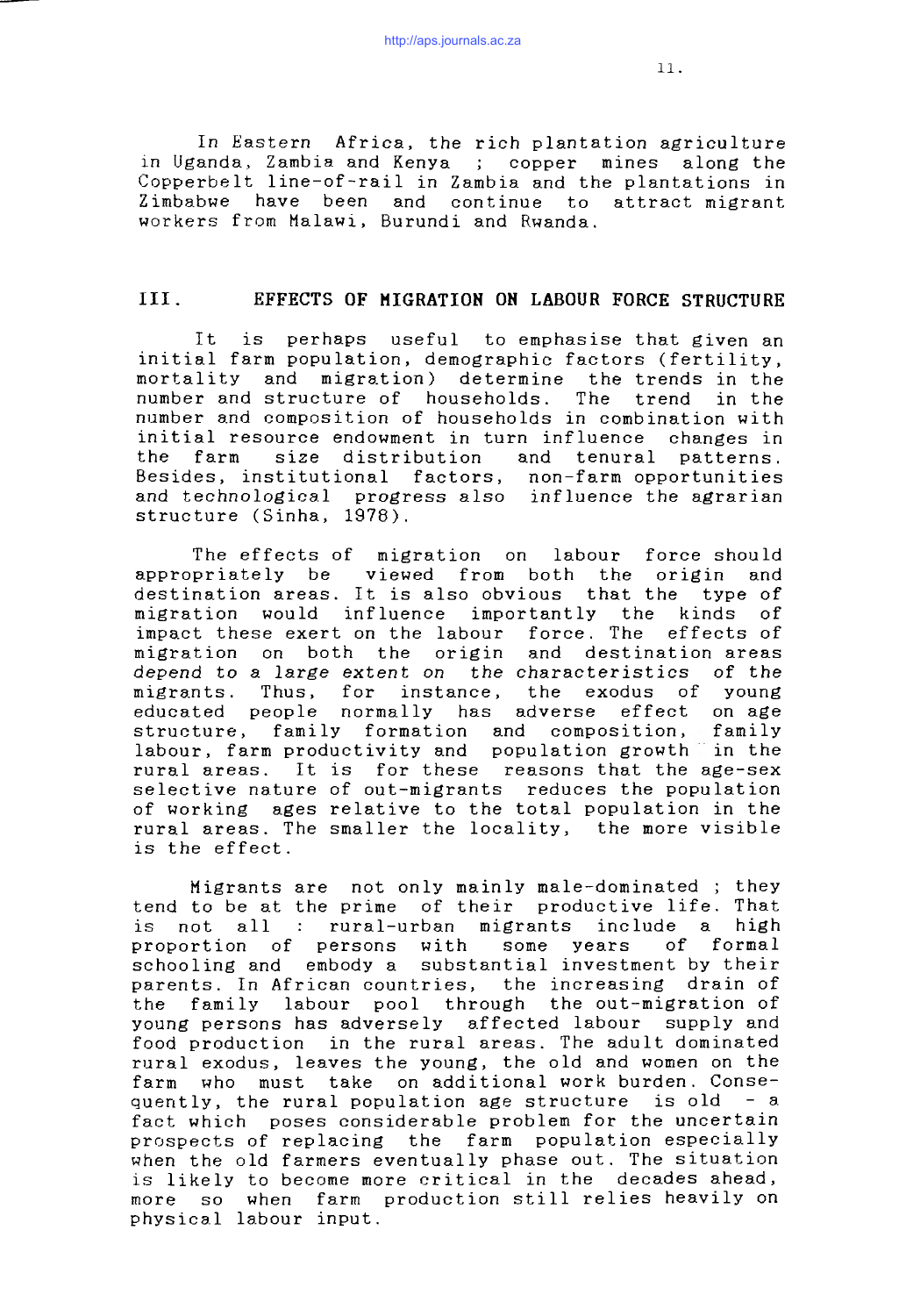Thus, in most of Africa, the out-migration of young persons and the rapid ageing of the labour force seriously impedes technological change and lowers agricultural productivity (Adepoju, 1986 ; Okereke, 1975 ; Standt, 1985 ; Palmer, 1985). All these have resulted in increasing reliance on food imports in countries whose primary resources in fact include abundant land and labour. The increasing reliance on migrant labour, which has become increasingly scarce and expensive, has not ameliorated the situation satisfactorily in that such labour is not normally available during the peak periods of clearing, weeding, planting and harvesting. The situation is exacerbated by the weakening of the traditional communal exchange system. The situation whereby migration creates shortages in the agricultural labour force is indeed a paradox of the migration process in Africa (FAO, 1984).

It is argued that the transfer of human capital from agriculture to urban areas in the form of outmigration of educated youth constitutes a substantial drain on scarce rural resources. It is also argued, however, that out-migration from rural areas and the resulting shortage of family labour could lead to induced technological change, including more rational and intensive use of land, labour and capital resources and simple mechanization (Boserup, 1984). The evidence on this aspect is limited. However, a transitional community to be transformed to a modern society requires certain change agents to stimulate or accelerate the pace of such change. The change elements may be internally or externally induced, in-both-cases, the rapidity of the change depends to a large extent on the responsiveness of the communities. In most of the rural areas, the ability of the system to internally generate its own momentum for change without an external intervention is limited. Migrants tend to serve as catalysts or change agents, especially in the rural areas (Mabogunje, 1972)

Migrants have been known to be instrumental in breaking some of the institutional constraints that inhibit the expansion of farming. By their personal examples, successful migrants can generate considerable demonstration effects on members of the host community. If the migrant's mode of agricultural production is successful, it is highly likely that their organization and handwork may be emulated by members of the host communities and other migrants that settle there later. In like manner, in communities where the land tenure tenancy agreement requires the tenant (migrant) farmer to pay the landlord in kind or cash, the migrant has to be highly motivated and efficient to cover and earn more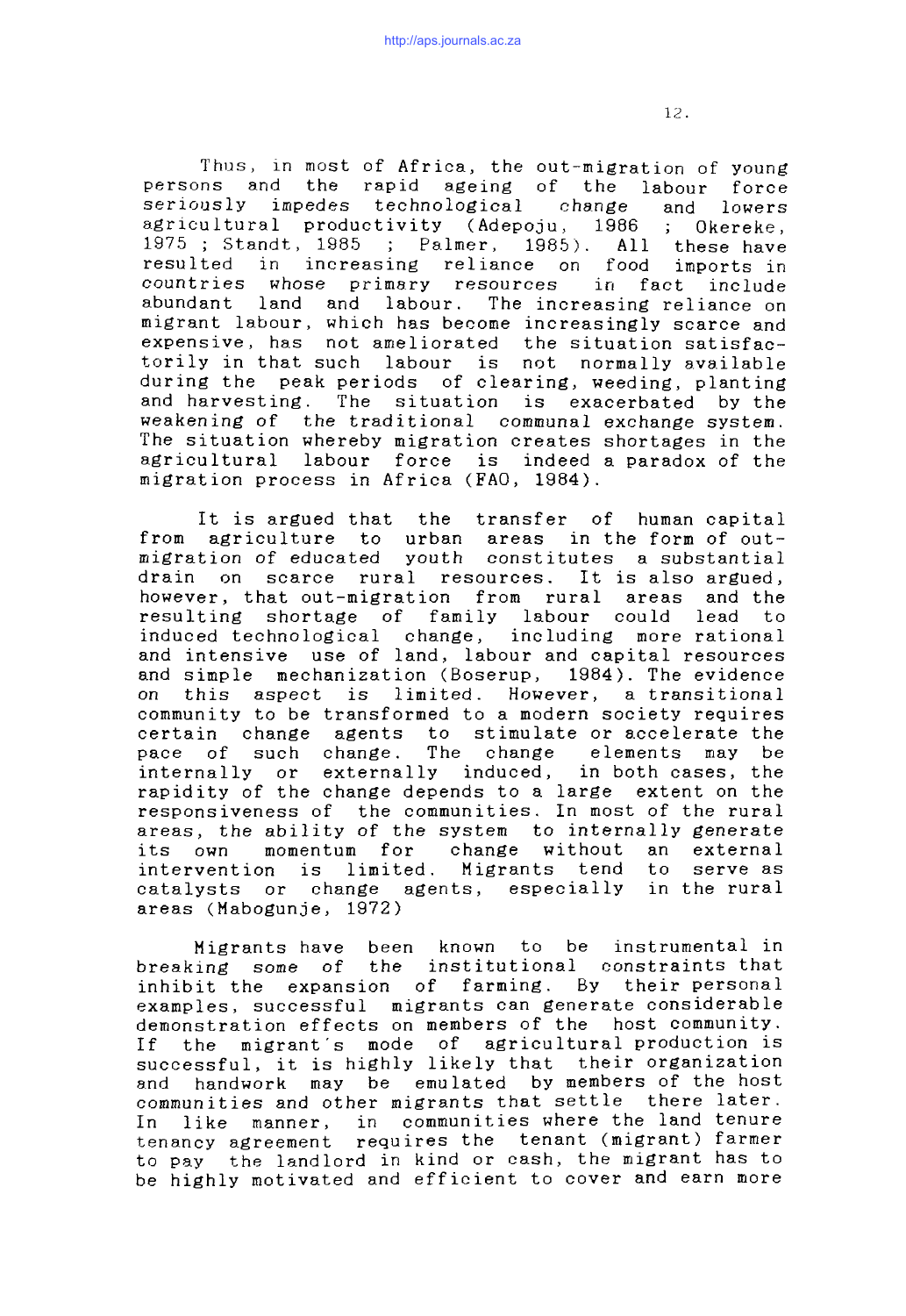than the cost of the migration, in order to attain the objectives of the migration which is essentially to improve his living conditions.

A distinction must however be made between the types of activities and the sexual division of labour. All over Africa, land preparation and clearing are essentially men's tasks. In general, women's domain includes planting, weeding and harvesting as well as marketing of the farm produce. The absence of male migrants often implies that females imperfectly substitute for the more ardous tasks, consequently the need to hire additional hands is often at its optimum. The alternative, as Palmer (1985) noted, involves "additional seasonal work stress for women".

All too often, the shortage of labour means that household production unit could no longer adequately undertake specific farm tasks. One significant aspect of male-dominated migration is the growing number, or in recent times, better recording in official statistics of<br>the magnitude of female-headed households. This the magnitude of female-headed households. This situation, prevalent in Botswana, Lesotho and Swaziland, is increasingly visible in Zambia and Kenya. In several parts of Zambia, especially the Northern, Eastern and Central districts for instance, cent of rural households are in fact female-headed (Safilios-Rothschild, 1985)

In the BLS countries where a significant number of the men migrate to work in the mines and plantations in the Republic of South Africa for a contract period of two years (or less) at a time, only to return home periodically between contracts, these migrants often spend up to between fifteen and twenty years in South Africa during their active working ages 15-50 years. It is not surprising then that in Lesotho, between 60 to 70 per cent of rural households are female headed. In such cases, the men are not readily available for the ardous tasks of ploughing and planting, consequently it has become increasingly difficult for women with or without the assistance of their children to adequately offset the labour contribution of their absentee husbands. This is especially the case in situations of seasonal labour demand at peak periods.

Palmer argues that in Lesotho where 51% of the adult males work in the Republic of South Africa, the women left behind bear the key responsibility of farm production management, and increasingly, decision making of short-term nature. Consequently, family responsibilities, decision making processes and the status and role of women are undergoing considerable changes. This is particularly so with respect to the land tenure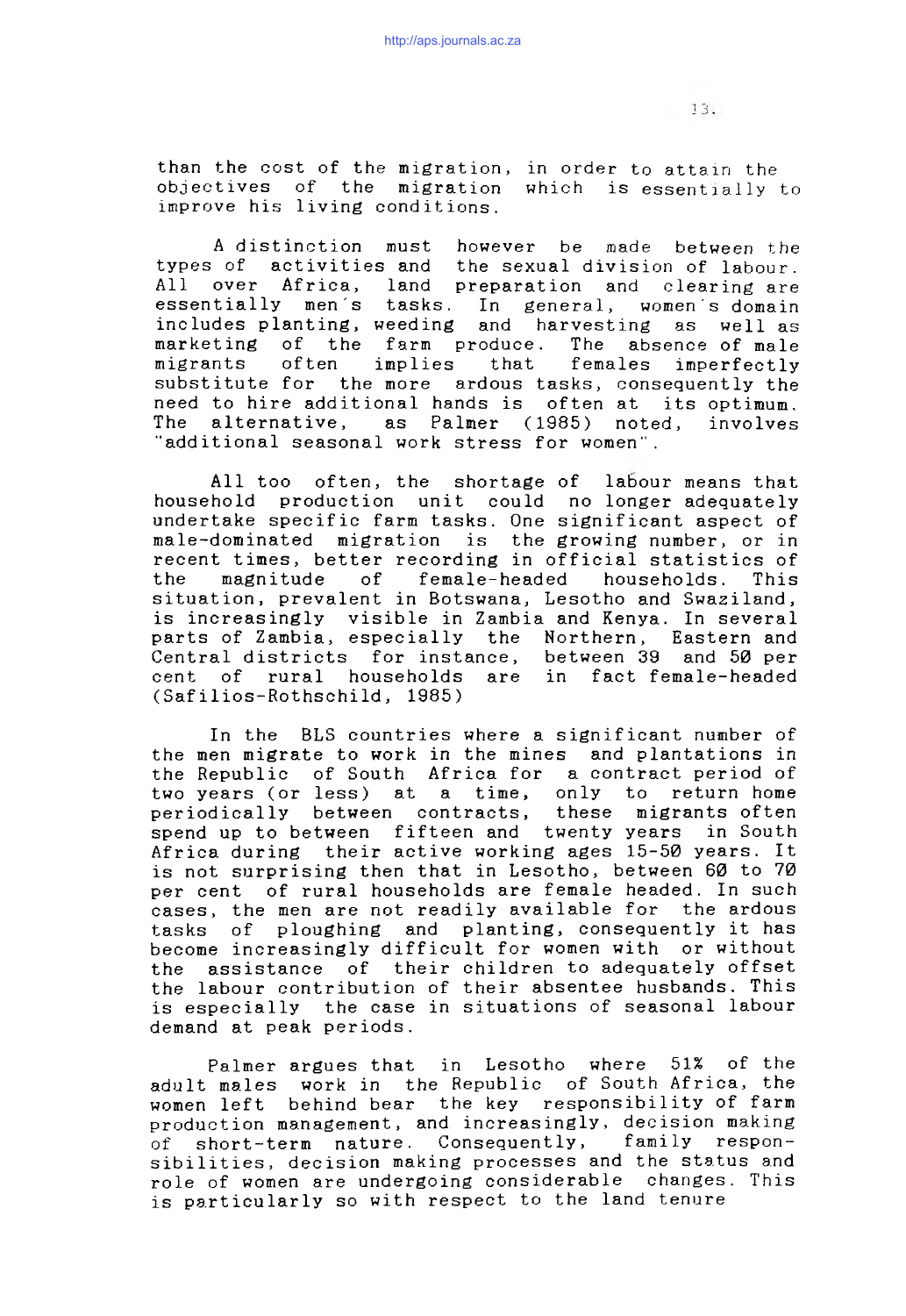system : owners of land left uncultivated for up to two years normally loose title to such land. Increasingly therefore, women have had to keep up the cultivation in the absence of their husbands some of whom visit home erratically. The large-scale oscillatory migration and the relatively higher pay in the Republic of South Africa implies that labour has become expensive *;* in spite of that, remittances are often inadequate to cope with the high cost of hired labour. The day-to-day management of the farm is undertaken by migrants wives and few male kin offer any form of assistance especially in arranging for and supervising (male) hired labour (Kingdom of Lesotho, 1984 ; Palmer, 1985).

It is generally the case that migrants maintain their economic base at home-place. The ties with home are reinforced through periodic visits but more<br>importantly through the network of remittances. A importantly through the network of remittances. A critical issue however is whether the remittances sent by migrants are regular and adequate to maintain household members and also to hire labourers in sufficient numbers at the peak periods to maintain output. This becomes pertinent when it is generally known that the absence of male family labour affects land preparation and other cycles of agricultural production. Research has shown that part of the remittances are used to pay labourers on the migrant's farm and that, in the case of Botswana, Lesotho and Swaziland, the women left behind sometimes purchase small farm equipments to reduce the burden of farming and cope with the labour shortage (de Vletter, 1983; Kingdom of Lesotho, 1984).

Perhaps the situation depicted here is different from that in Western Africa. The BLS countries, especially Lesotho, are primarily labour reserves for the RSA, hence most migratory streams are external, unidirectional movements. Only in recent years has internal migration gained momentum in for, instance, Swaziland (de Vettler, 1983). In West Africa, migrant farm labourers tend to fill the critical gaps in labour demand created by the absence of the young out-migrants. Seasonal migrant workers constitute the major source of labour in areas of land surplus but labour-scarce economies. This is the case of the coastal areas of the plantation economies of C te d'Ivoire and Cameroon, Equatorial Guinea and south- west Nigeria, Gabon and Ghana (Udo, 1975 ; Gwan, 1976).

Apart from satisfying part of the labour demand (as hired labour), rural-rural migrant labourers have also contributed in various ways to the diversification of cropping patterns by exploiting various resources hitherto neglected by the indigenous population (Adepoju, 1984). Examples include the case of migrant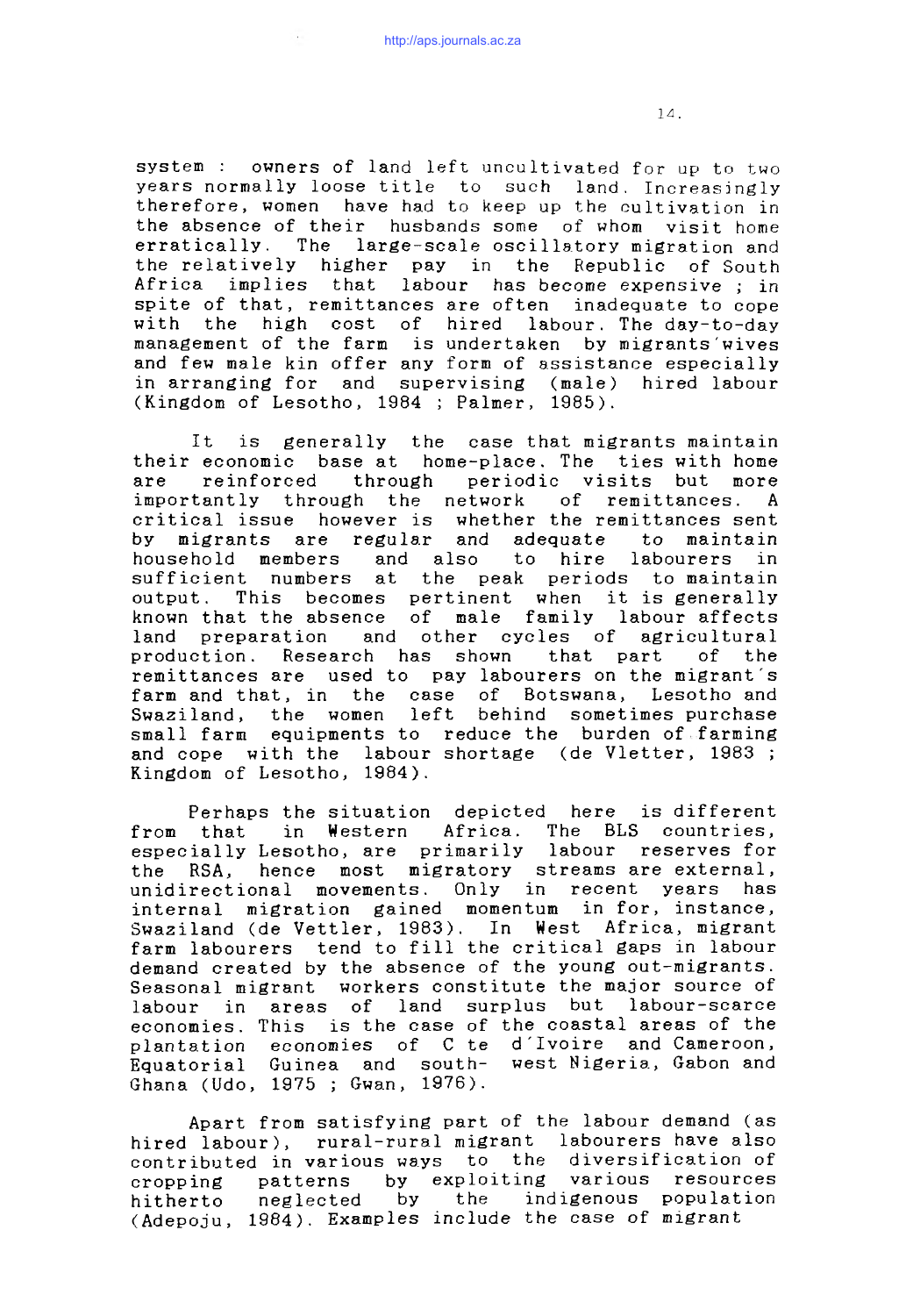tenant farmers who introduced rice production into the swampy areas of South West Nigeria while the natives produce yam in the dry zones (Udo,  $1975$ ). Gwan (1976) also gave an illuminating example in the Republic of Cameroon where most migrant workers on the plantations and their families shifted full-time to food production in response to the increased demand by the plantation workers, urban residents and the neighbouring Gabon. The specialization of work is obvious ; the natives are traditionally hunters, gatherers, and fishermen. In effect, the diversification and specialization of productive efforts and activities reduced the conflict of interest between the indigenes and migrants and minimised tension between them.

In the sixties, the steady supply of migrant workers who performed the ardous tasks which Ghanaians scorned stimulated the growth of the cocoa industry in Ghana. The drastic decline in the supply of such labour after the large scale expulsion of non-Ghanaians in 1969 adversely affected agricultural production particularly cocoa, the country's main foreign exchange earner. Thus, the general situation seems to be that the large farms and plantations normally depend on hired labour for operations on these farms, while the very small farm households supply the bulk of the labour demand. Another variant, a mixture of the above, is the group of small farmers who hire some labour but depend mostly on family labour (Sinha, 1978).

It is also pertinent to emphasise that the changes in demand for children's labour assistance consequent on changing fertility behaviour, the ability of households to hire labour or invest in labour - saving equipment, apprehension about old age and the income available for higher standards of living is a key demographic implication of agrarian reform (Palmer, 1985). The later contention is premised on the notion that one of the purposes of agrarian reform is to raise the income and living standards of the rural poor.

# IV - RURAL MIGRATION AND THE IMPACT OF AGRICULTURAL POLICIES

The observed colonising, seasonal and temporary migration, mainly rural-rural migration, reflects the varying local resources and opportunities, the cyclical demands for labour in the savannah and coastal zones and the marked diversity in ecological conditions and in land tenure systems in various parts of the continent.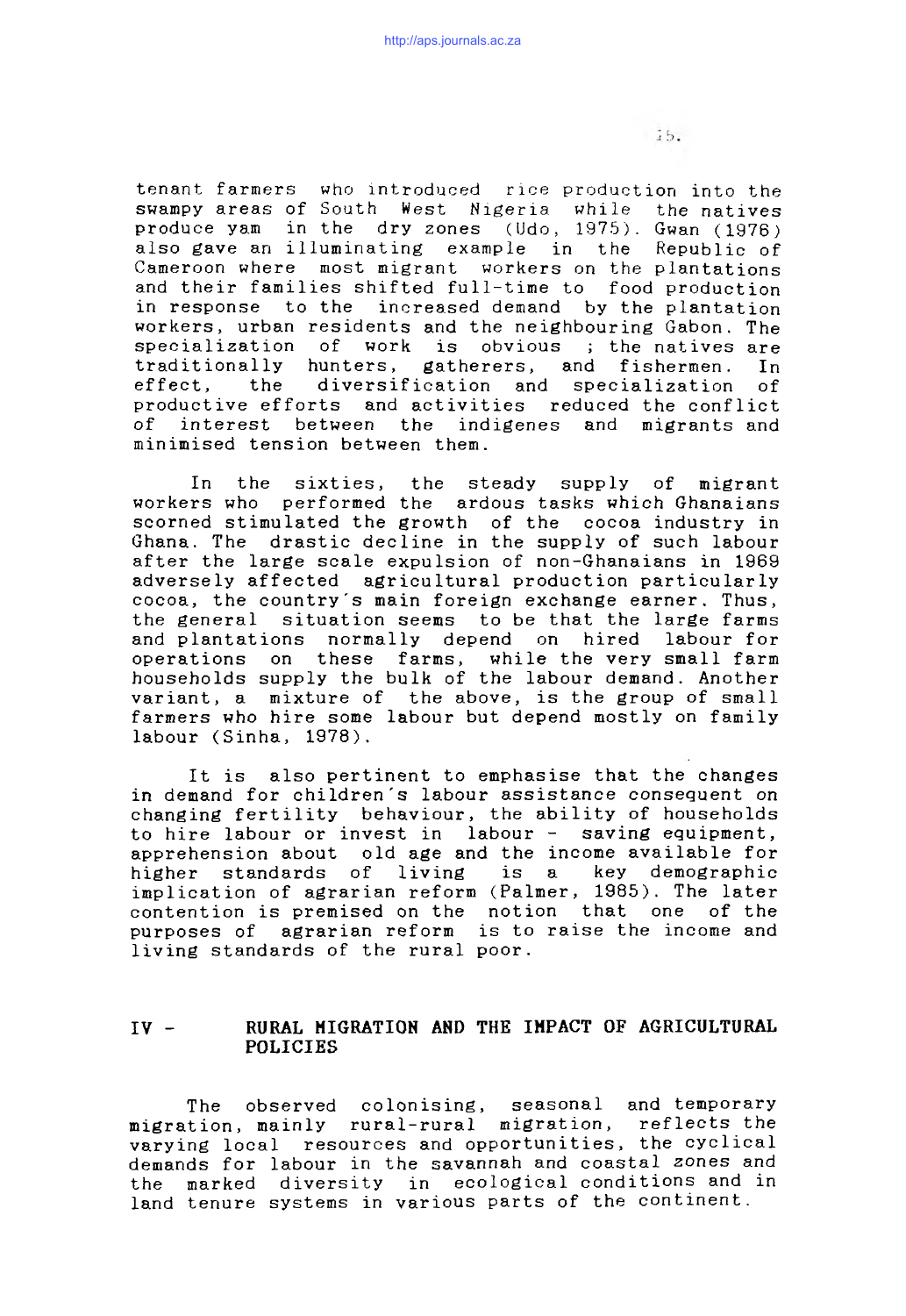From the above., it is obvious that migration takes place in large part in response to imbalance between the regions of a country and the dominant directions of such movement is dictated by the locational bias of employment-generating projects. Thus, where both private and public investment is concentrated in the major city as is the case in most African countries, the dominant migration stream will no doubt be directed towards the capital. However, where plantations, mines and other enterprises are located in rural areas and offer readier employment and other opportunities, a substantial flow of intra-rural migration is to be expected. This is the case of migration in the United Republic of Cameroon, Kenya and Tanzania (Adepoju, 1984b; Bernstein, 1981; Livingstone, 1981).

As I once argued (Adepoju, 1984a), rural migration in Africa is an alternative to rural-urban migration in view both of the characteristics of the migrants (who are predominantly uneducated and unskilled people in the middle adult ages) and the features of the rural economy. The diversity of ecological features, the cyclical demand for labour in the region, the varying local resources and the location of agricultural projects in for example, Cameroon, Kenya, Senegal, Tanzania, The Gambia, etc... serve as strong pull factors for migration directed at the rural sector.

Another dynamic feature of migration in Africa is the increasing competition by migrants for the limited wage employment in both urban and rural sectors in response to changing industrial and agricultural policies, respectively. Some of these migrants fill the positions vacated by the nationals who have themselves migrated elsewhere. In Cameroon, for example, the shift from rural-rural to cityward migration is largely in response to the low wages in the plantation areas. Here the plantation labourers who migrated to the towns were replaced by Nigerian immigrants, who later engaged in trade and commerce in the towns and sometimes in rural areas. Similar examples include the case in Algeria and Tunisia where rural migrants take up jobs which were vacated by emigrants of urban origin as is the case of emigrants from Burkina Faso and Mali to Gabon (Adepoju,  $1984d$ .

Temporary migrants in Gabon, Equatorial Guinea, Za re, Principe and Sao Tome usually shuttle between the mines, plantations and cash cropping areas in the host countries and their homes. In all, the frontier seasonal and short-term migrant workers in West and East Africa regard their movements simply as an extension across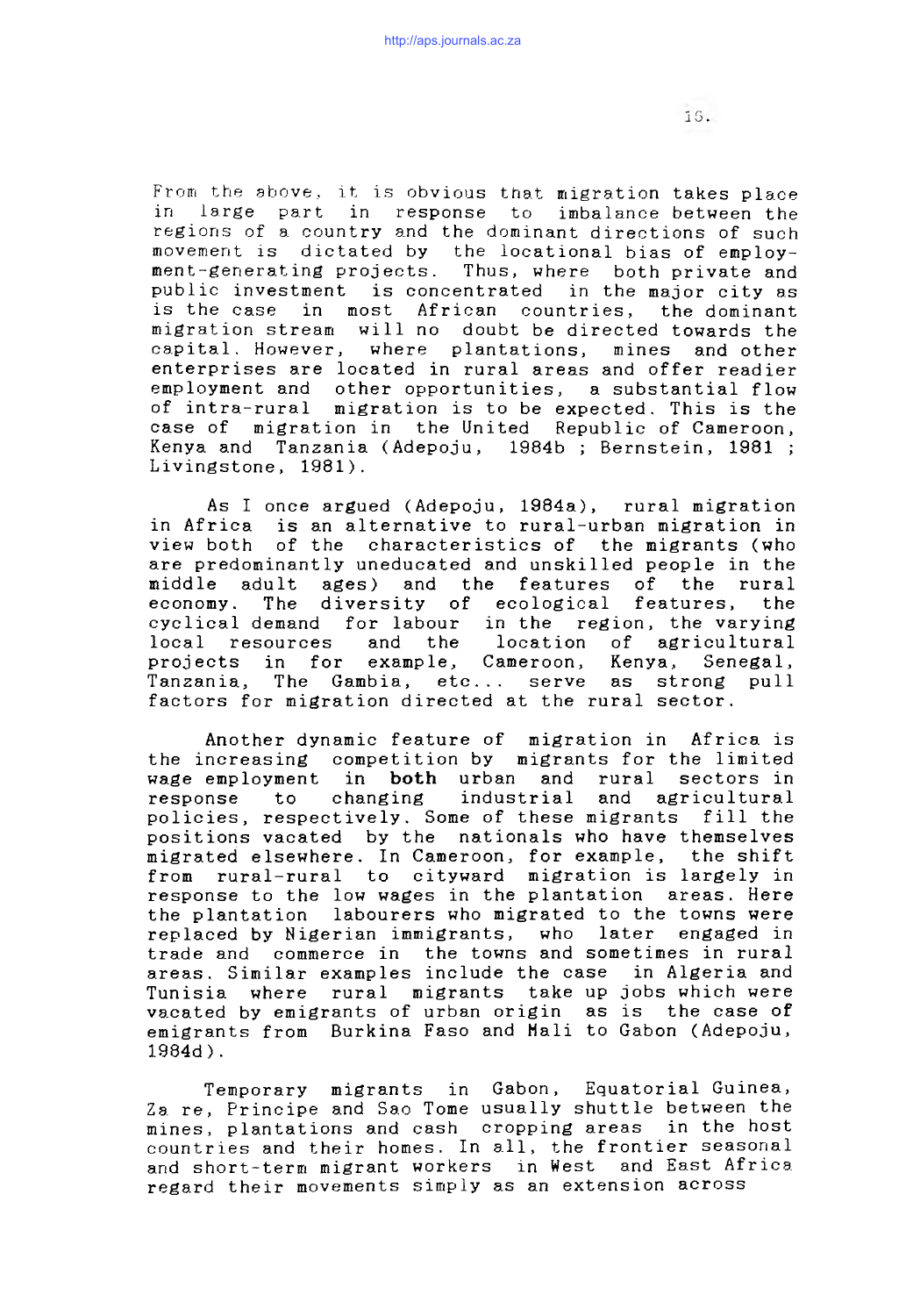national boundaries of internal movements. A sizeable proportion of these migrants also relocate in rural areas of the receiving countries. This is the case of clandestine and illegal immigrants from especially Ghana to Nigeria.

Nomads are a special category of migrants. These and semi-nomads roam with their livestock over extensive areas and are not normally identifiable with any specific national division. Most of these are found in Mali, Mauritania, Niger, Kenya, Somalia and Ethiopia. The drought in the Sahel in the 70s and early 80s prompted a new wave of migrations from the northern zones to the coastal regions, often across international boundaries. The forced migrants include prominently farmers and herdsmen who relocate mainly in the urban areas, jobless and destitute.

Underemployment, which characterises Africa's agricultural sector, mirrors the seasonal nature of employment there : besides, underutilization of labour is a reflection of institutional constraints imposed by the land tenure system resulting in fragmentation of farm land. Consequently, the amount of land available to enterprising farmers is severely limited. Land tenure systems and land use patterns can be influenced and have indeed been altered by increasing population growth and especially rural density, the requirements of new crops and new farming techniques. However, in most African countries, agricultural change and development have been hampered by several constraints pertinent among which are the seasonal labour demand ; competition of non-farm activities for farm labour and the shortage of family labour supply consequent on rural exodus of youths (FAO, 1984).

Several African countries have experimented with a series of programmes aimed at enhancing the income of farmers, improving employment opportunities in the rural areas and arresting out-migration there. A few examples include the Intensive Development Zones and Rural Reconstruction Programmes in Zambia; Intensive Package Rural Development Projects in Ethiopia; Land Settlement Schemes in Kenya ; Cooperative Schemes in Tanzania ; Intensive Agricultural Development Programmes in Sierra Leone. More recent examples include the Settlement Projects in the Terres Neuves in Senegal and the Agricultural Development Project in The Gambia which introduced irrigated paddy production; the Arable Land Development Programme and the Tribal Grazing Land Policy in Botswana ; the Rural Development Areas in Swaziland ;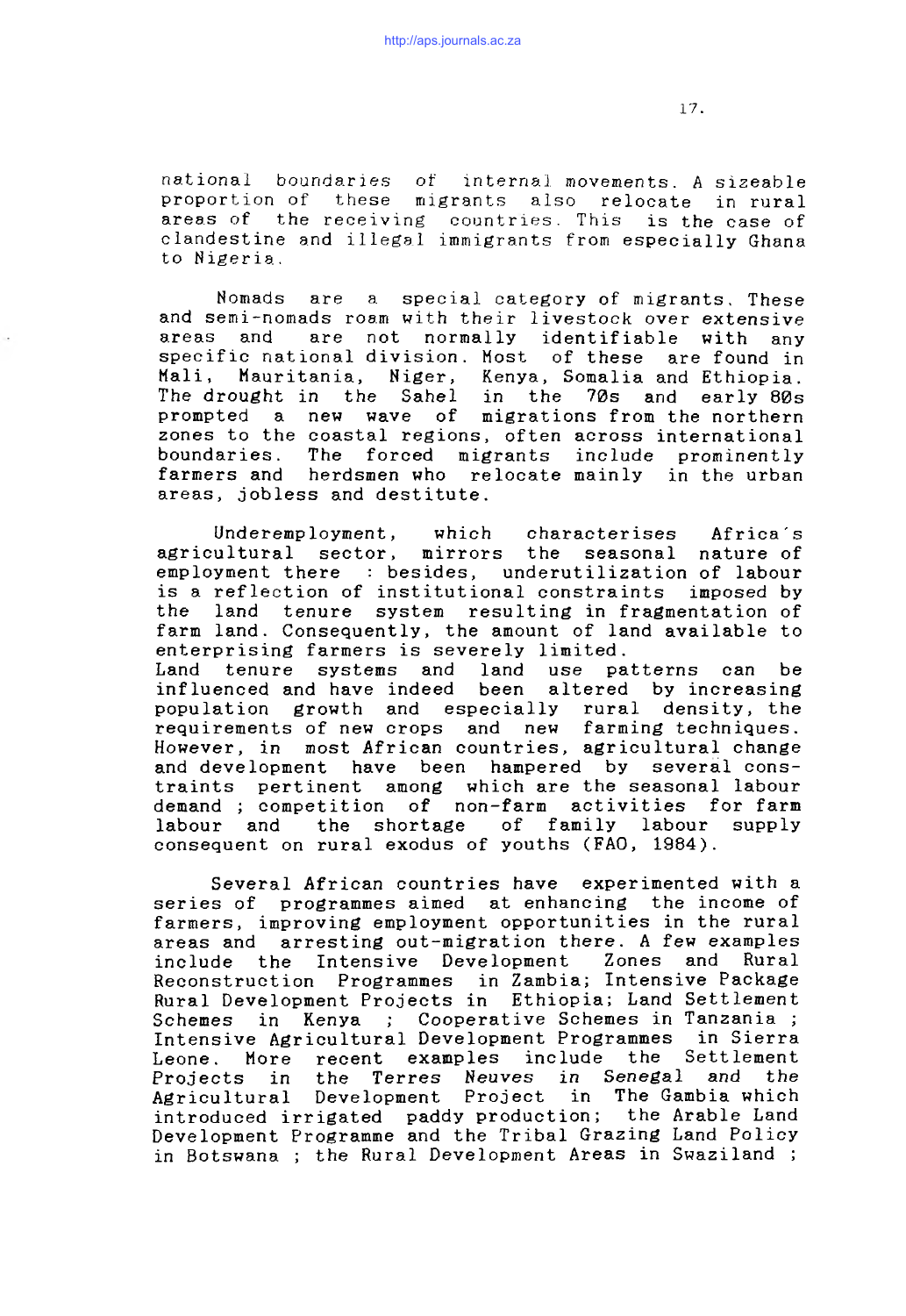the Asutsuare Sugar Estate in Ghana, to name a few. The primary aim is to boost agricultural production and enhance the income and living conditions of the rural population. All the same, these programmes exert some  $impect$  - both immediate and lagged - on migration (Adepoju, 1984c).

I will not dwell on the process and pattern of agricultural development in Africa. It is sufficient to note that, in many African countries, a notable feature is the shift of production in favour of cash crops primarily for exports. The process of commercialization of agriculture set in motion in the colonial era was reinforced by national governments. As Ghai and Radwan (1983) argued, the rise in rural production and increased emphasis on the commercialization of agriculture led to significant changes in the patterns of use and ownership of land, and in the utilization of labour.

In the process, the role of the State in reinforcing this trend has become most visible in settlement schemes and land reforms which actually resulted in inequalities in land distribution; concentration of extension services, credit facilities and provision of seed to the more affluent commercial farmers and through the provision of subsidies on fertilisers, tools and machinery whose main beneficiaries have been the "progressive" large-scale farmers. (Palmer, 1985b)

The brief review of the effect of agrarian policies on migration patterns is constrained by lack of appropriate data. Thus, only a few case studies : the Asutsuare Sugar Estate in Ghana, the plantation sector in Tanzania, Farm settlement schemes in Nigeria, the Rural Reconstruction programme in Zambia, Land Settlement Policy in Botswana will be used as illustrative cases. A detailed analysis of these programmes is contained in Adepoju (1984c).

The Asutsuare sugar plantation initially faced acute labour shortage, in part because of the physical demand on the farm involving extensive field exposure and hard work. The few adults resident in the estate villages (the others having migrated elsewhere) regarded estate work as distasteful and unattractive. Over-time, about 1,000 migrant labourers including females were attracted to supplement, indeed substitute for the erratic domestic labour supply (Addo, 1981).

Bernstein (1981) indicated that, in Tanzania, the Sisal plantations in Tanga, and Morogoro ; the State Sugar Farms at Mtibwa and Kilombero, Rice and Tobacco in Tabora attracted migrant workers from the traditional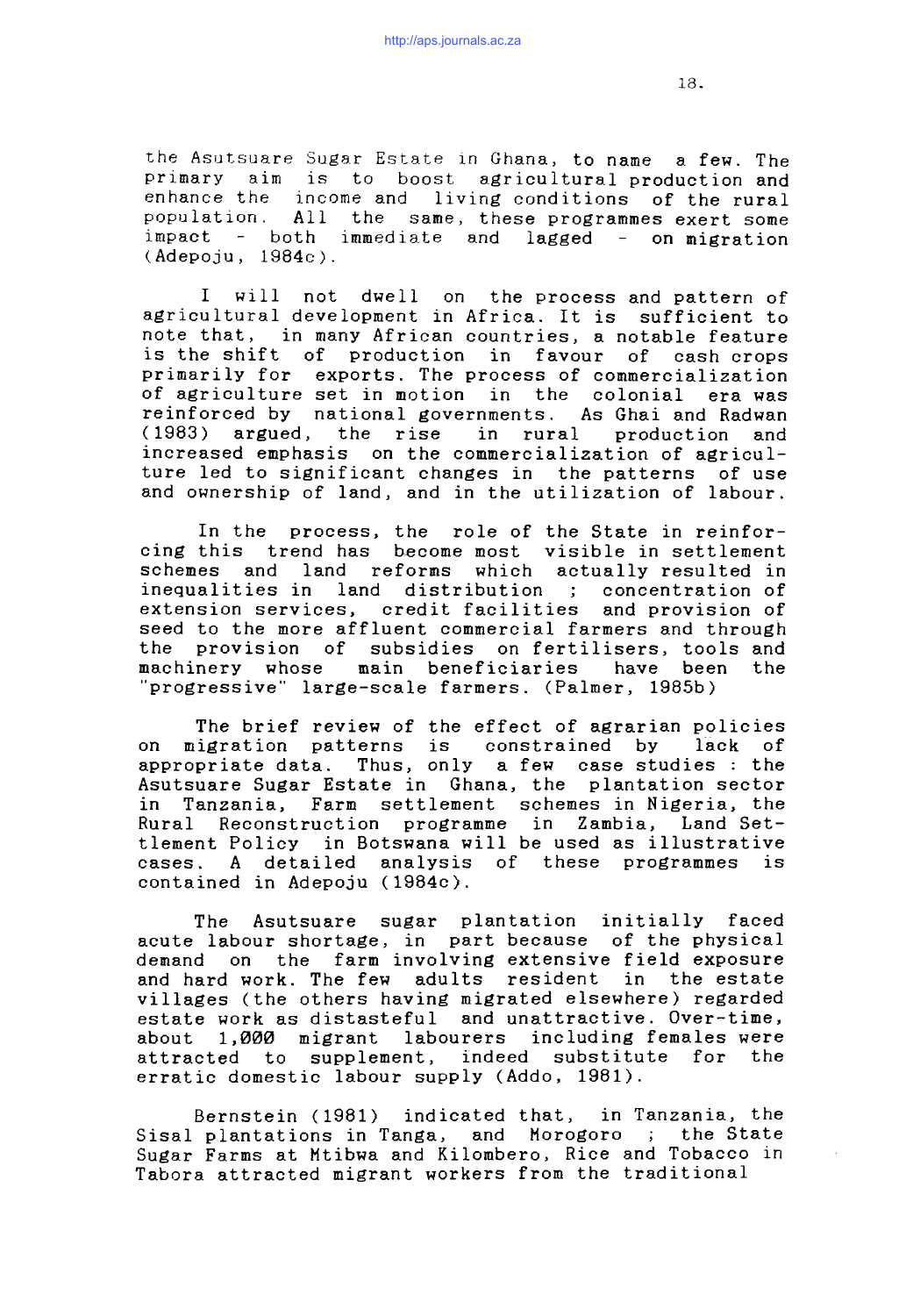labour reserve areas of Kogoma region, Tapora, Singida, Ruvuma and Iringa districts. In the case of the sisal plantation, Bernstein reported that the migrants recruited from Njombe to the tobacco and tea estates at Iringa include a high proportion of young people and children, both boys and girls.

Zambia's Rural Reconstruction Programme, like Nigeria's farm settlements did not fully achieve the intended objectives of attracting and retaining educated youths on these programmes. Project costs tend to be high, infrastructural facilities are usually delayed and are inadequate, the right are not always recruited and above all, settlers have expectations and aspirations totally incongruent with those of the architects of the schemes (Adepoju,  $1984c$ ; Spiro, 1985).

The case of Botswana's land settlement policy illustrates typically an example of conflict in policy objectives amongst programmes. While the Arable Land Development Programme and the Tribal Grazing Land Policy encourage disperse settlement pattern and migration to new lands, the Rural Industrialization and the National Settlement policy seek to benefit from agglomeration economy hence the schemes advocated concentrated settlement of population (Adepoju, 1984c).

In Kenya, Livingstone (1981) reported that 75% of the labour on the tea estates are migrants from outside the immediate tea producing areas who were attracted, sometimes recruited to supplement local labour supply. Thus, it does seem that well articulated agricultural programmes that take cognisance of the socio-cultural conditions of the localities and its population could directly and indirectly influence the trend in migration .

#### **CONCLUSION**

The notion that migrants react to perceived economic opportunities, either in the urban and the rural areas is substantiated by the few examples discussed in this paper. In essence, the characteristics of the migrants as much as the location of investment and consequently of employment and related opportunities play major roles in the kinds of responses, the types of migrants and the dominant direction of the migration.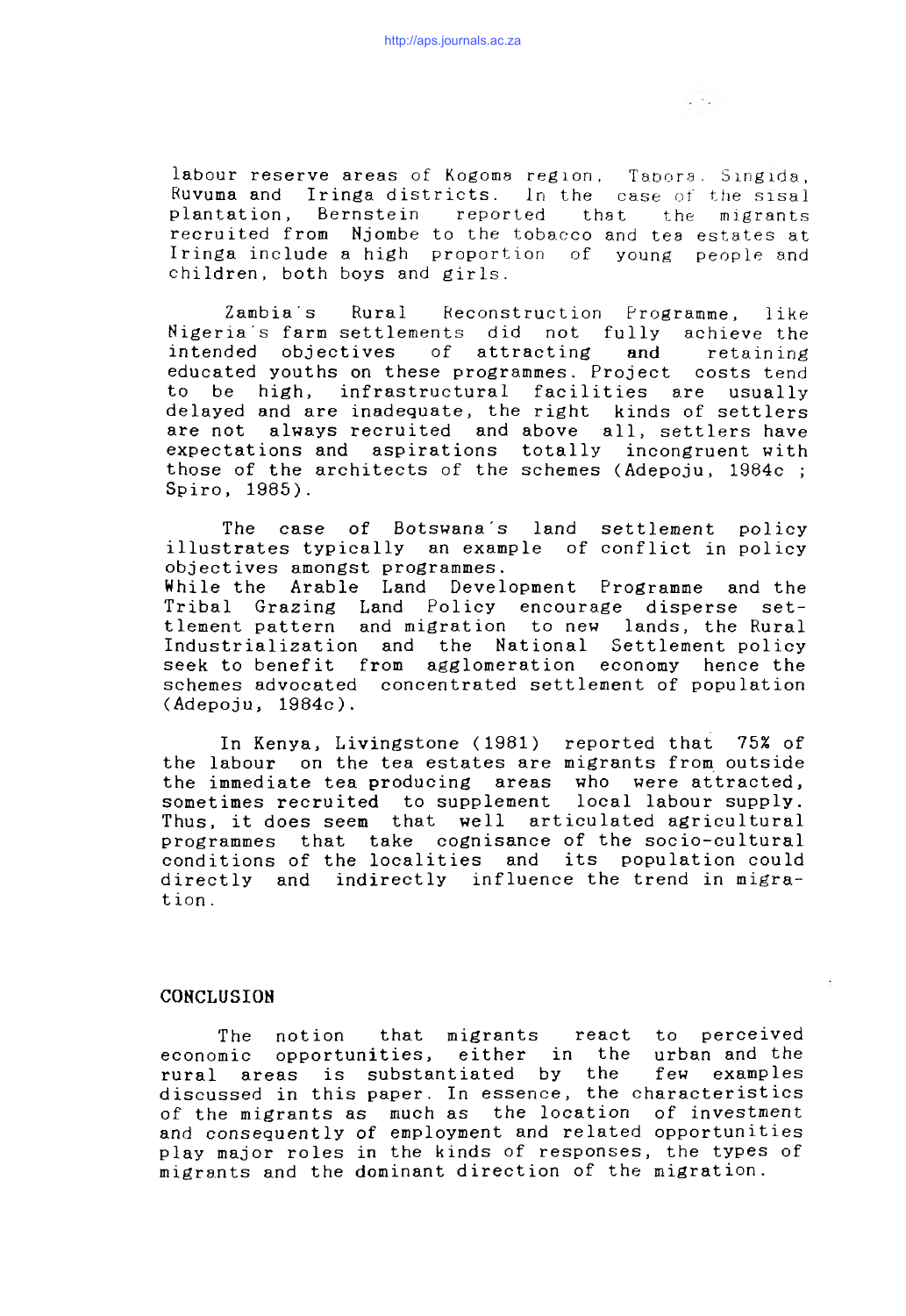The fact that the economy of African countries is both predominantly agricultural and that the majority of its population live and work in the rural areas would lend strong support to the a priori reasoning that the dominant form of migration in Africa is rural to rural movement. Hence, the formulation and implementation of relevant agricultural programmes to more effectively utilise the energies of the rural population and rural migrants, to enhance the living conditions of the rural population, to reduce the burden of agricultural production on the aged, the women and children should engage the prime attention of planners and agricultural specialists, bearing in mind the intended and unanticipated effects of these programmes on migration.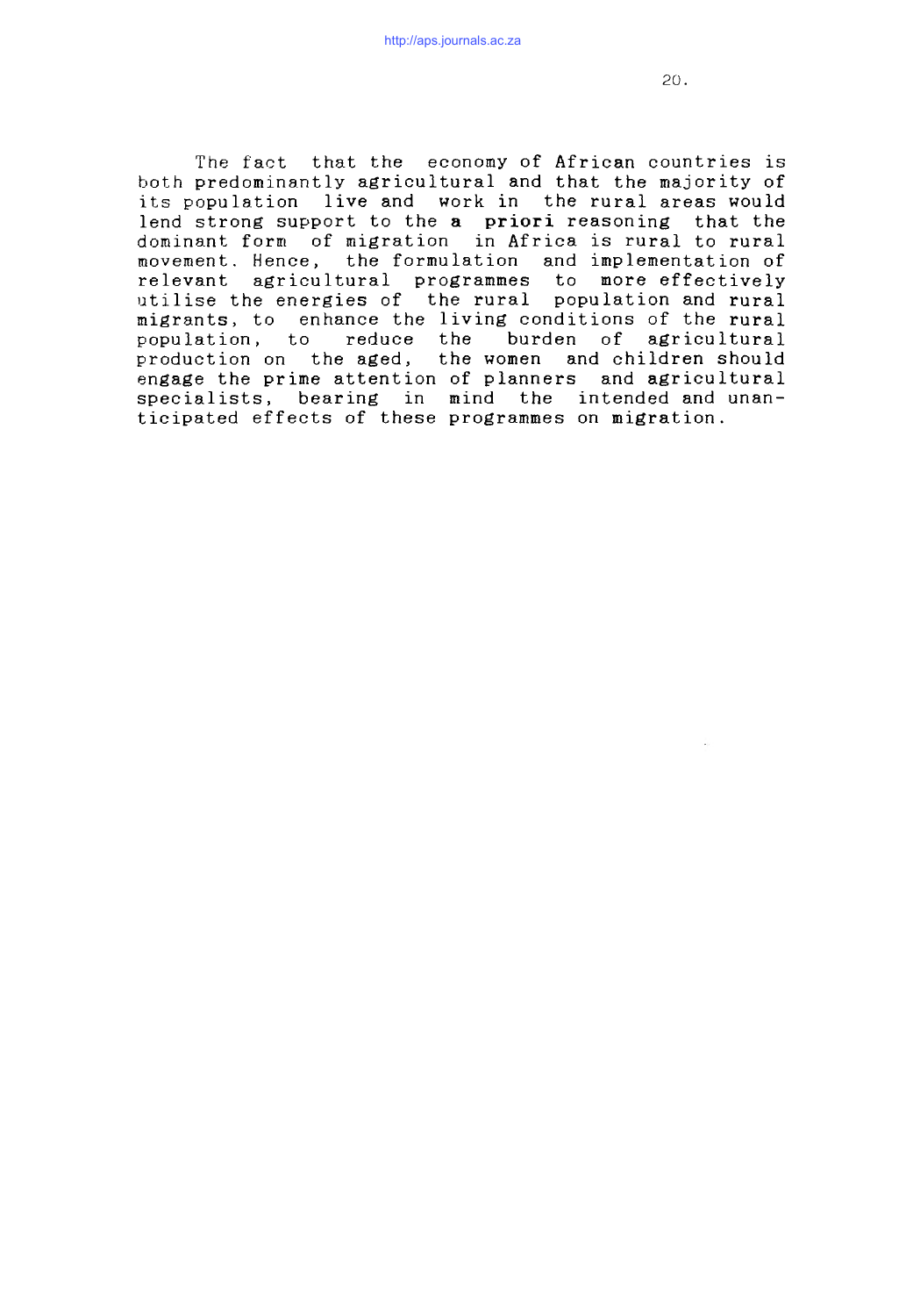21 .

# REFERENCES

| Addo, N.O.<br>1981     | The impact of public policy on<br>Migration and development in<br>Ghana with special reference to<br>the Asutsuare sugar area<br>Population and Labour Policy<br>Working - Paper n° 110. ILO,<br>Geneva |
|------------------------|---------------------------------------------------------------------------------------------------------------------------------------------------------------------------------------------------------|
| Adepoju, A.<br>1977    | "Migration and Development in<br>Tropical Africa : Some Research<br>Priorities" African Affairs,<br>vol 76, n° 303                                                                                      |
| Adepoju, A.<br>1979    | "Migration and Socio-Economic<br>Change in Africa" International<br>Social Sciences Journal,<br>Vol. 31, N° 2                                                                                           |
| Adepoju, A.<br>1984a/  | "Linkages Between Internal and<br>International Migration : the<br>African Case" International<br>Social Sciences Journal, N°<br>Vol                                                                    |
| Adepoju, A.<br>1984 b/ | "Migration and Space in Africa"<br>Proceedings of Second African<br>Population Conference, Economic<br>Commission for Africa, Addis<br>Ababa                                                            |
| Adepoju, A.<br>1984c/  | "Effects of Regional Develop<br>ment Programmes on Internal<br>Sub-Saharan<br>Migration<br>in<br>Africa" forthcoming in IUSSP,<br>Migration and Regional Develop-<br>nent                               |
| Adepoju, A.<br>1984d/  | International Migration in<br>Africa South of the Sahara,<br>Project Report to UNESCO Popu-<br>lation Division, Paris.                                                                                  |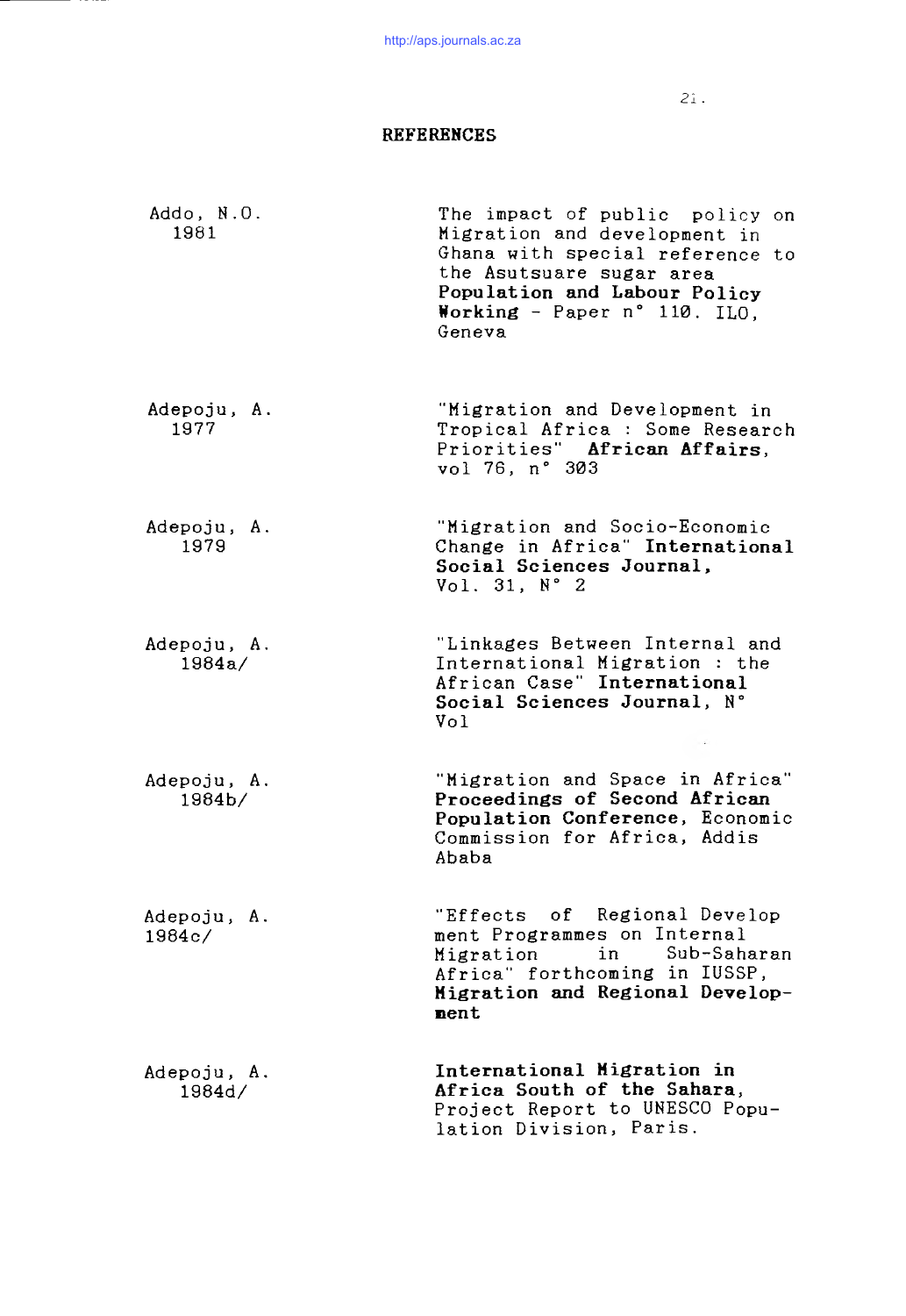$22.$ 

Adepoju, A. 1986 Ahmed, I. 1977 Berstein, H. 1981 Boserup, E. 1985 Boserup, E. 1984 Central Statistics Office, 1984 Connell, J. Dasgupta, B. Laishley, R. and Lipton, M. 1976 Dasgupta, B. 1980 de Vlleter, B. (eds ) 1983 Rural Higration and Development in Nigeria, University of Ife "Technological Change in Agriculturel and Employment in Developing Countries International Population Conference, Mexico, Vol 2 Liège : IUSSP "Pattern of Migration in Tanzania" Working Paper N° 101 (WEP  $2-21/WP$  101) ILO, Geneva "Economic and Demographic Inter-relationship in Sub-Saharan Africa" Population and Development Review, Vol 11, N°3 "Technological change and human fertility in rural areas of developing countries" in  $W$  A Schutjer and C S Stokes  $(\text{eds})$ Rural Development and Human Fertility, Macmillam : New York  $M$ igration in Botswana : Patterns Causes and Consequences (Final Report, Vol 2) Gaborone Migration from Rural Areas : The evidence from village studies Delhi : Oxford University Press Labour Higration and the Rural  $E$  conomy Rome :  $FAO$ The Swazi Rural Homestead Social Sciences Research Unit University of Swaziland, Kwaluseni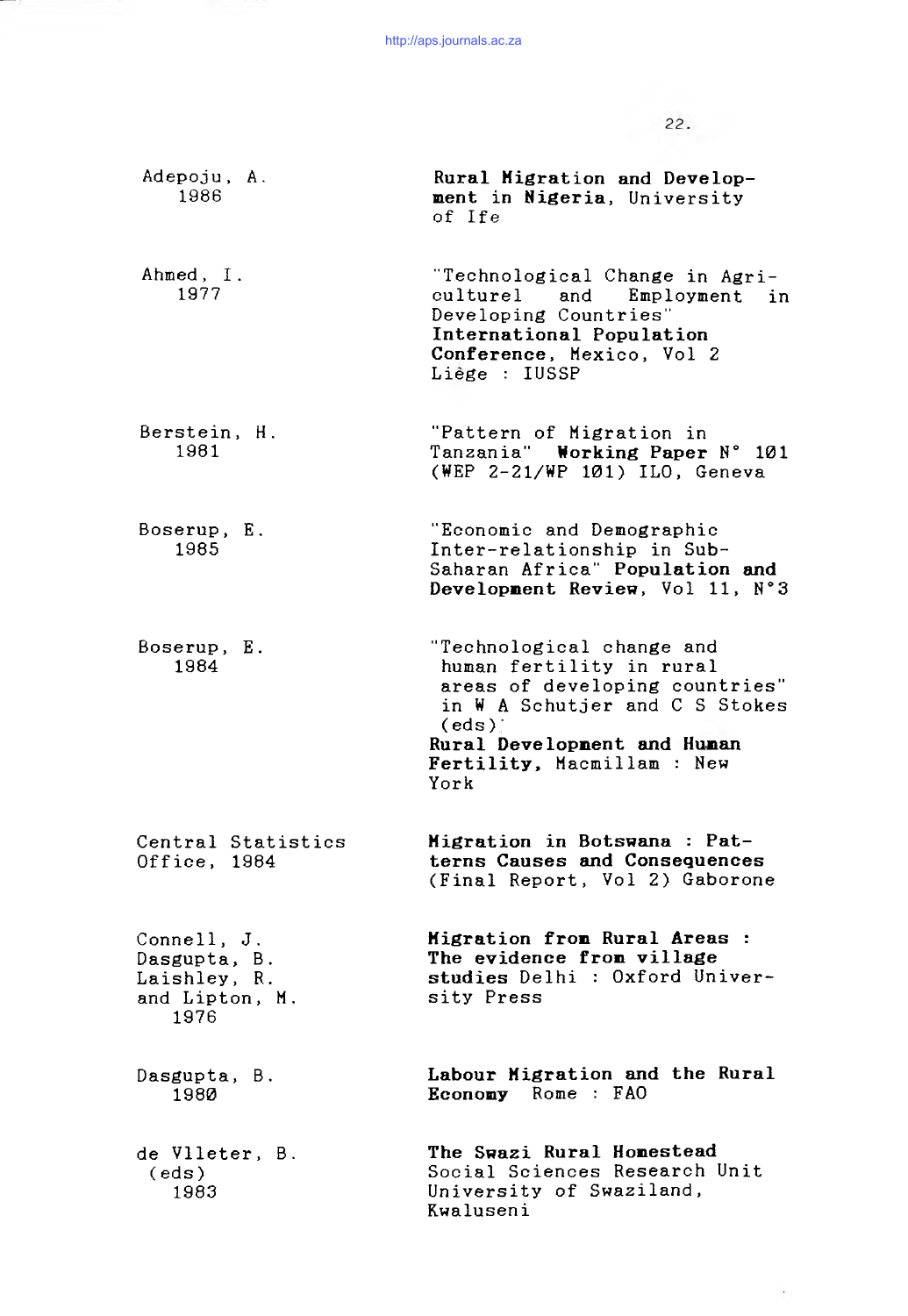-----

the company of the company of the company

23.

| Eicher C K and<br>Baker, D C<br>1982   | Research on Agricultural<br>Development in Sub-Saharan<br>Africa : A Critical Survey :<br>MSU International Devlopment<br>Papers N° 1, East Lansing                                                                                                                             |
|----------------------------------------|---------------------------------------------------------------------------------------------------------------------------------------------------------------------------------------------------------------------------------------------------------------------------------|
| FAO.<br>1984                           | "Migration and Rural Develop-<br>ment" in United Nations<br>Proceedings of the Expert<br>Group Meeting on Population<br>Distribution, Migration and<br>Development, New York                                                                                                    |
| Ghai, D and<br>Radwan, S (eds)<br>1983 | Agrarian Policies and Rural<br>Poverty in Africa, Geneva :<br>ILO                                                                                                                                                                                                               |
| Gwan, E A<br>1976                      | "Types, Processes and Policy<br>Implications of Various<br>Migrations in Western Cameroon"<br>in The Dynamics of Migration,<br>Internal Migration and<br>Migration and Fertility<br>(Occasional Monograph Series,<br>N° 5, Vol 1) Smithsonian Ins-<br>titution : Washington D C |
| Hedlund, H and<br>Lundahl, M<br>1983   | Migration and Change in Rural<br>Zambia (Research Report n° 70)<br>Uppsala : Nordiska Afrikainsti-<br>tutet.                                                                                                                                                                    |
| Kingdom of Lesotho<br>1980             | Migration and Manpower in<br>Lesotho (Report of a National<br>Sample Survey 1978/79) Bureau<br>of Statistics, Maseru                                                                                                                                                            |
| Livingstone, I<br>1981                 | Rural Development, Employment<br>and Incomes in Kenya, Addis<br>Ababa : Jobs and Skills<br>Programme for Africa                                                                                                                                                                 |
| Mabogunje, A.L.<br>1972                | Regional Mobility and Resource<br>Development in West Africa<br>McGill ; Queen's University<br>Press                                                                                                                                                                            |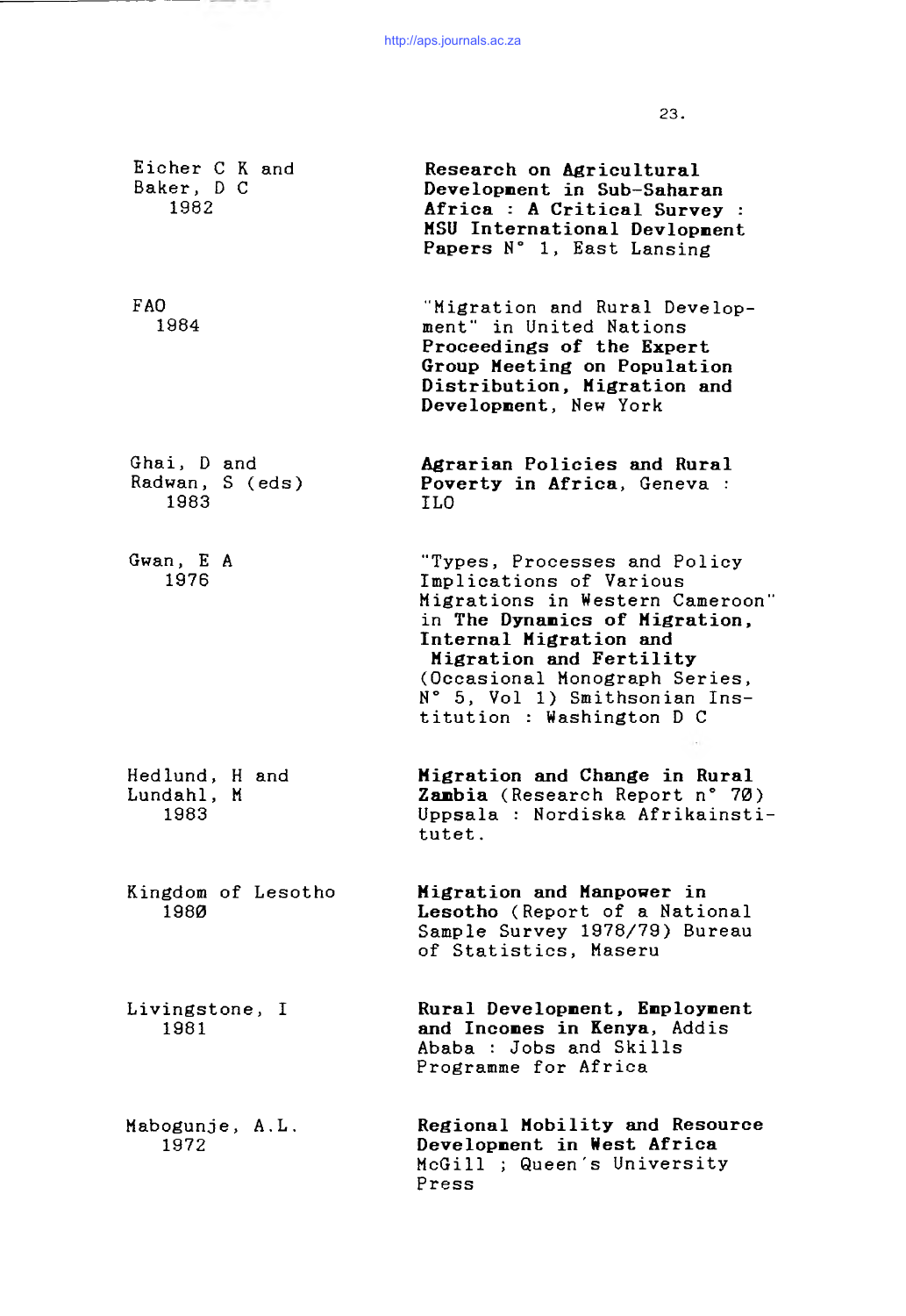24.

| Okereke, O.<br>1975             | "Migrant Labour and Its<br>Economic Implication to<br>African Agriculture"<br>Eastern Africa<br>Journal of Rural Development<br>(Kampala) Vol.8, Nos 1-2                                                                           |
|---------------------------------|------------------------------------------------------------------------------------------------------------------------------------------------------------------------------------------------------------------------------------|
| Palmer, I<br>1985               | The Impact of Male Out-<br>Migration on Women in Farming<br>Kumarian Press : West Hartford                                                                                                                                         |
| Palmer, I.<br>1985b             | The Impact of Agrarian Reform<br>on Women.<br>Kumarian Press : West Hartford                                                                                                                                                       |
| Rhoda, R.E.<br>1983             | "Rural Development and Urban<br>Migration : Can we keep them<br>down on the farm"?<br>International Migration<br>Review, Vol 17 N° 1                                                                                               |
| Safilios-Rothschild,<br>C. 1985 | The Policy Implications of the<br>Roles of Women in Agriculture<br>in Zambia, (Ministry of<br>Agriculture and Water Develop-<br>ment Planning Division Special<br>N° 20, Lusaka                                                    |
| Sinha, J.N.<br>1978             | "Population Pressure, Rural<br>Labour Force and Employment :<br>an overview of the problem"<br>Proceedings of the Conference<br>on Economic and Demographic<br>Change : Issues for the<br>1980's (Helsinki, 1978)<br>Liège : IUSSP |
| Spiro, H.<br>1985               | The Ilora Farm Settlement in<br>Nigeria Kumarian Press,<br>West Hartford                                                                                                                                                           |

 $\mathcal{A}$  .